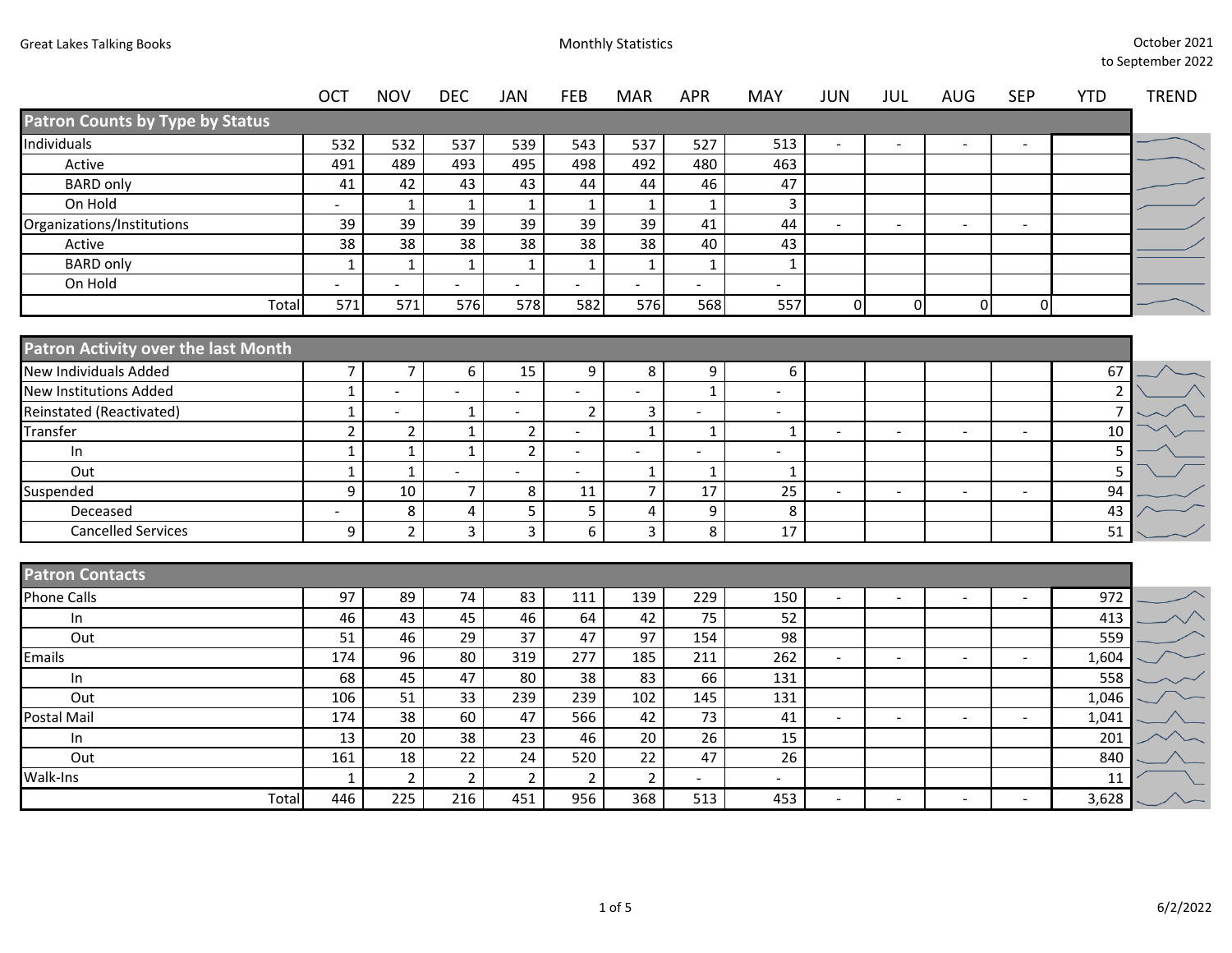|                                              | <b>OCT</b> | <b>NOV</b>               | <b>DEC</b>               | JAN                      | <b>FEB</b>               | <b>MAR</b>               | <b>APR</b>               | <b>MAY</b>               | <b>JUN</b>               | JUL                      | <b>AUG</b>               | <b>SEP</b>               | <b>YTD</b>               | <b>TREND</b> |
|----------------------------------------------|------------|--------------------------|--------------------------|--------------------------|--------------------------|--------------------------|--------------------------|--------------------------|--------------------------|--------------------------|--------------------------|--------------------------|--------------------------|--------------|
| <b>Web Site Traffic</b>                      |            |                          |                          |                          |                          |                          |                          |                          |                          |                          |                          |                          |                          |              |
| <b>Visits</b>                                | 102        | 86                       | 109                      | 94                       |                          | 182                      | 149                      | 135                      | $\overline{a}$           |                          |                          |                          | 857                      |              |
| Unique visits                                | 84         | 80                       | 100                      | 88                       | 105                      | 169                      | 136                      | 125                      | $\overline{\phantom{a}}$ | $\overline{\phantom{a}}$ | $\overline{\phantom{a}}$ | $\overline{\phantom{a}}$ | 887                      |              |
| Page views                                   | 159        | 140                      | 142                      | 160                      | $\blacksquare$           | 333                      | 221                      | 300                      | $\sim$                   | $\overline{\phantom{a}}$ | $\ddot{\phantom{a}}$     |                          | 1,455                    |              |
| Unique page views                            | 121        | 102                      | 117                      | 113                      | 137                      | 239                      | 169                      | 187                      | $\overline{a}$           | $\overline{\phantom{a}}$ |                          |                          | 1,185                    |              |
| <b>Local Inventory</b>                       |            |                          |                          |                          |                          |                          |                          |                          |                          |                          |                          |                          |                          |              |
| DB cartridges loaded with digital books      | 25         | 22                       | 13                       | 19                       | $\overline{2}$           | 4                        | 5                        | 3                        |                          |                          |                          |                          | 93                       |              |
| <b>DB Welcome Letter</b>                     | 10         | $\overline{2}$           | 15                       | $\overline{2}$           | $\overline{2}$           | 3                        | 5                        | 5                        |                          |                          |                          |                          | 44                       |              |
| <b>DB Biannual Newsletter</b>                | 75         | 75                       | 75                       | 75                       | 75                       | 75                       | 75                       | 75                       |                          |                          |                          |                          | 600                      |              |
| Total                                        | 110        | 99                       | 103                      | 96                       | 79                       | 82                       | 85                       | 83                       |                          |                          |                          |                          | 737                      |              |
|                                              |            |                          |                          |                          |                          |                          |                          |                          |                          |                          |                          |                          |                          |              |
| <b>Outreach</b>                              |            |                          |                          |                          |                          |                          |                          |                          |                          |                          |                          |                          |                          |              |
| <b>Email News Release Reading Disability</b> | 27         | $\blacksquare$           | $\blacksquare$           | $\overline{\phantom{a}}$ | $\blacksquare$           | $\blacksquare$           | $\overline{\phantom{a}}$ | $\blacksquare$           | $\blacksquare$           | $\overline{\phantom{a}}$ | $\sim$                   | $\overline{\phantom{a}}$ | 27                       |              |
| Letter Campaign to Service Providers         | 150        | $\overline{a}$           | $\overline{a}$           | $\overline{a}$           | $\overline{a}$           |                          |                          | $\sim$                   | $\sim$                   | $\overline{a}$           | $\ddot{\phantom{a}}$     | $\overline{\phantom{a}}$ | 150                      |              |
| Email to SUPERLIB Five First Friday Zoom     | $\sim$     | 50                       | 50                       | 50                       | 50                       | 50                       | $\sim$                   | $\overline{a}$           | $\sim$                   | $\overline{a}$           | $\sim$                   | $\sim$                   | 250                      |              |
| First Five Fridays Zoom with SUPERLIB        |            |                          | $\mathbf{1}$             | 1                        | $\overline{2}$           |                          |                          |                          | $\overline{a}$           | $\overline{\phantom{0}}$ | $\overline{\phantom{a}}$ |                          | 4                        |              |
| Email Notice about TBT2 Unavailable          |            |                          | $\overline{a}$           | 239                      |                          | $\blacksquare$           |                          | $\blacksquare$           | $\overline{a}$           | $\blacksquare$           |                          | $\overline{\phantom{a}}$ | 239                      |              |
| Email Newsletter Winter 2022                 |            |                          | $\overline{a}$           |                          | 239                      | $\overline{\phantom{a}}$ |                          | $\overline{\phantom{a}}$ | $\overline{\phantom{a}}$ | $\overline{\phantom{0}}$ |                          |                          | 239                      |              |
| Mail Newsletter Winter 2022                  |            |                          | $\overline{a}$           | $\overline{\phantom{a}}$ | 430                      | $\overline{\phantom{a}}$ |                          |                          | $\overline{a}$           | ÷                        |                          |                          | 430                      |              |
| Audio Cartridge Newsletter 2022              |            | $\overline{\phantom{a}}$ | $\overline{\phantom{a}}$ | $\overline{\phantom{a}}$ | 70                       | $\overline{\phantom{a}}$ |                          | $\overline{\phantom{a}}$ | $\overline{\phantom{a}}$ | $\overline{\phantom{a}}$ | $\overline{\phantom{a}}$ | $\overline{\phantom{a}}$ | 70                       |              |
| By mail responses to Newsletter              |            |                          | $\overline{a}$           | $\overline{\phantom{a}}$ | 32                       |                          |                          | $\overline{\phantom{a}}$ | $\blacksquare$           | $\overline{a}$           | $\overline{\phantom{a}}$ |                          | 32                       |              |
| Call all new patrons in 21-22 FY             | $\sim$     | $\overline{a}$           | $\overline{a}$           | $\overline{a}$           | $\overline{\phantom{a}}$ | 47                       |                          | $\sim$                   | $\overline{\phantom{a}}$ | $\overline{a}$           | $\overline{a}$           | $\overline{a}$           | 47                       |              |
| Email Notice about TBT2 Unavailable          |            |                          | $\overline{a}$           |                          | $\blacksquare$           |                          | 54                       |                          | $\overline{\phantom{0}}$ |                          |                          | $\overline{a}$           | 54                       |              |
| Call - Inactive patron list                  |            | $\overline{\phantom{a}}$ | $\overline{a}$           | $\blacksquare$           | $\overline{\phantom{a}}$ | $\overline{\phantom{a}}$ | 108                      | 25                       | $\sim$                   | $\overline{a}$           | $\overline{\phantom{a}}$ | $\overline{a}$           | 133                      |              |
| Email - Inactive patron list                 |            |                          |                          |                          |                          |                          | 23                       |                          |                          |                          |                          |                          | 23                       |              |
| <b>Email TBT May June</b>                    |            |                          |                          |                          |                          |                          |                          |                          |                          |                          |                          |                          | $\overline{\phantom{a}}$ |              |
|                                              |            |                          |                          |                          |                          |                          |                          |                          |                          |                          |                          |                          | $\overline{\phantom{a}}$ |              |
|                                              |            |                          | $\overline{a}$           | $\overline{a}$           | $\overline{a}$           |                          |                          |                          | $\overline{\phantom{a}}$ | $\overline{\phantom{a}}$ | $\overline{\phantom{a}}$ | $\overline{\phantom{a}}$ | $\blacksquare$           |              |
| Total                                        | 177        | 50                       | 51                       | 290                      | 823                      | 97                       | 185                      | 25                       |                          |                          |                          |                          | 1,698                    |              |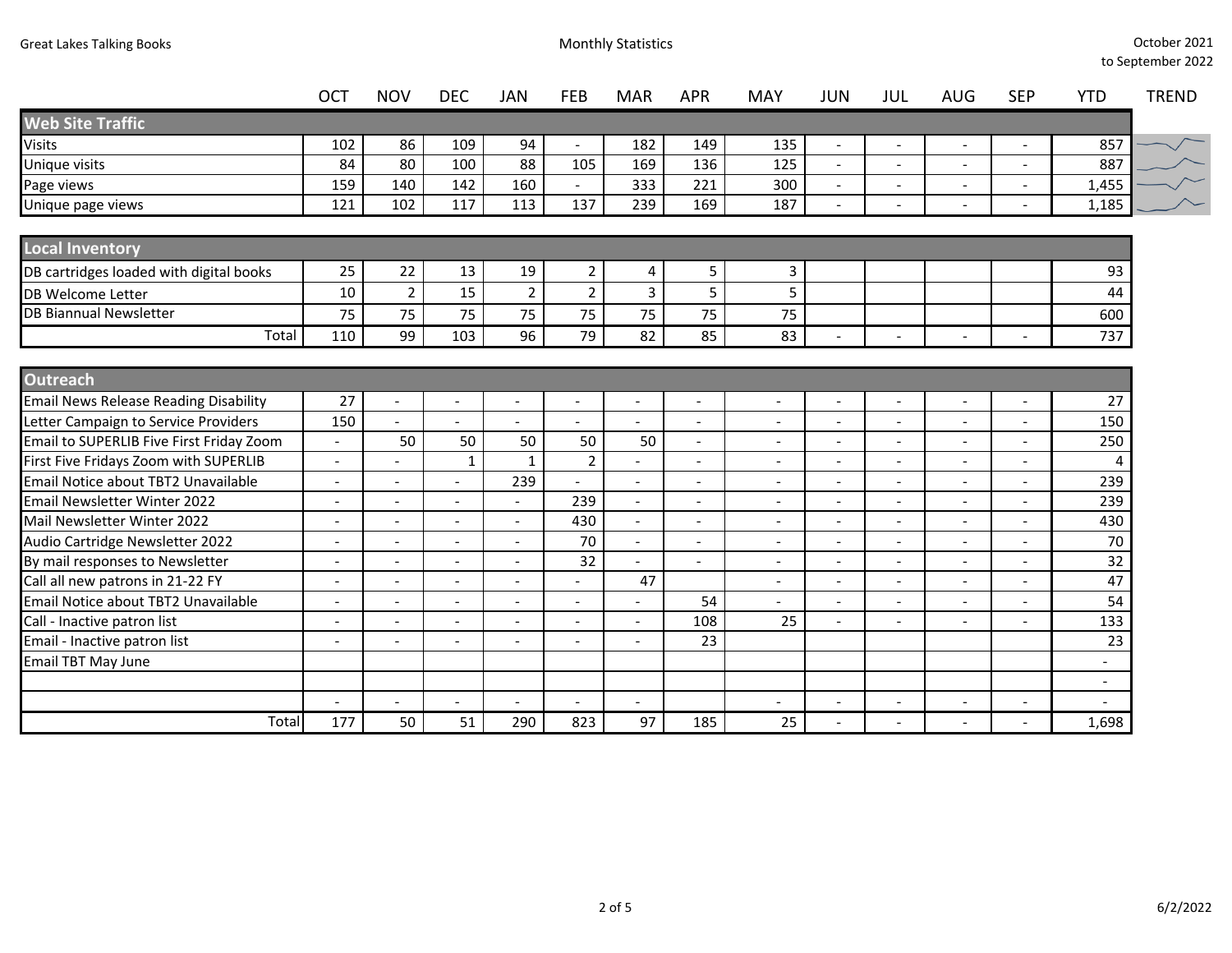|                                           | <b>OCT</b>               | <b>NOV</b>               | <b>DEC</b>               | JAN                     | <b>FEB</b>     | <b>MAR</b>     | <b>APR</b>               | MAY                      | JUN | JUL | AUG | <b>SEP</b> | <b>YTD</b>               | <b>TREND</b> |
|-------------------------------------------|--------------------------|--------------------------|--------------------------|-------------------------|----------------|----------------|--------------------------|--------------------------|-----|-----|-----|------------|--------------------------|--------------|
| <b>BARD Circulation</b>                   |                          |                          |                          |                         |                |                |                          |                          |     |     |     |            |                          |              |
| Count of MI1D recorded/produced DBC       |                          |                          |                          |                         |                |                |                          |                          |     |     |     |            |                          |              |
| digital books downloaded from BARD        | 4                        | 1                        | $\overline{4}$           | 4                       | 108            | 8              | 3                        | 4                        |     |     |     |            | 136                      |              |
| mobile.                                   |                          |                          |                          |                         |                |                |                          |                          |     |     |     |            |                          |              |
| # of Active BARD Accounts                 | 77                       | 78                       | 81                       | 83                      | 79             | 82             | 85                       | 87                       |     |     |     |            |                          |              |
| # of Individuals Approved for BARD DL     | 1                        | $\mathbf{1}$             | 1                        | $\mathbf{1}$            | 4              | 4              | $\overline{4}$           | $\overline{2}$           |     |     |     |            | 18                       |              |
| # of Inst approved for BARD DL            | $\mathbf{1}$             |                          |                          | $\mathbf{1}$            | $\overline{2}$ |                | $\mathbf{1}$             | $\overline{2}$           |     |     |     |            |                          |              |
| # of "Demo Only" approved for BARD DL     |                          |                          |                          |                         |                |                |                          |                          |     |     |     |            |                          |              |
| # of New Mobile Devices                   | 4                        | 6                        | 6                        | 5                       | $\overline{2}$ | 4              | 8                        | 5                        |     |     |     |            | 40                       |              |
| # of new Mobile Device Users              | $\overline{4}$           | 5                        | $6\overline{6}$          | 5                       | $\overline{2}$ | 4              | 4                        | 5                        |     |     |     |            | 35                       |              |
| Patrons who:                              |                          |                          |                          |                         |                |                |                          |                          |     |     |     |            |                          |              |
| DL at least 1 (non music) item in Braille | $\overline{2}$           | $\overline{2}$           | $\overline{2}$           | $\overline{\mathbf{3}}$ | $\overline{2}$ | 4              | 3                        | $\overline{2}$           |     |     |     |            | 20                       |              |
| DL at least 1 (non music) item in Audio   | 40                       | 37                       | 40                       | 38                      | 43             | 36             | 46                       | 37                       |     |     |     |            | 317                      |              |
| DL at least 1 music item in Braille       | $\overline{\phantom{0}}$ | $\overline{\phantom{a}}$ |                          |                         |                |                | $\overline{\phantom{a}}$ | $\overline{\phantom{a}}$ |     |     |     |            | $\sim$                   |              |
| DL at least 1 music item in Audio         |                          | $\mathbf{1}$             |                          | $\overline{2}$          | $\mathbf{1}$   | $\overline{2}$ | $\mathbf{1}$             | $\mathbf{1}$             |     |     |     |            | 8                        |              |
| Institutions who:                         |                          |                          |                          |                         |                |                |                          |                          |     |     |     |            |                          |              |
| DL at least 1 (non music) item in Braille |                          |                          |                          | 1                       |                |                |                          |                          |     |     |     |            |                          |              |
| DL at least 1 (non music) item in Audio   | $\overline{2}$           | $\overline{3}$           | $\mathbf{1}$             | $\overline{2}$          | $\overline{2}$ | $\mathbf{1}$   | $\overline{2}$           | $\overline{2}$           |     |     |     |            | 15                       |              |
| DL at least 1 music item in Braille       | $\overline{a}$           |                          | $\overline{\phantom{a}}$ |                         |                | $\sim$         | $\overline{a}$           |                          |     |     |     |            | $\overline{\phantom{a}}$ |              |
| DL at least 1 music item in Audio         |                          |                          |                          |                         |                |                |                          |                          |     |     |     |            | $\sim$                   |              |
| Patron activity:                          |                          |                          |                          |                         |                |                |                          |                          |     |     |     |            |                          |              |
| book (non music) DL in Braille            | $\overline{7}$           | 6                        | 8                        | 9                       | $\overline{2}$ | 35             | 11                       | 6                        |     |     |     |            | 84                       |              |
| book (non music) DL in Audio              | 579                      | 666                      | 668                      | 584                     | 635            | 568            | 593                      | 692                      |     |     |     |            | 4,985                    |              |
| magazine DL in Braille                    |                          |                          |                          |                         | 38             | 3              |                          | $\overline{\phantom{a}}$ |     |     |     |            | 41                       |              |
| magazine DL in Audio                      | 12                       | 5                        | 16                       | 13                      | 28             | 17             | 15                       | 4                        |     |     |     |            | 110                      |              |
| music DL in Braille                       | $\overline{\phantom{a}}$ |                          |                          |                         |                |                |                          | $\overline{\phantom{a}}$ |     |     |     |            | $\sim$                   |              |
| music DL in Audio                         |                          | $\mathbf{1}$             |                          | $\overline{2}$          | 1              | $\overline{2}$ | $\mathbf{1}$             | $\overline{2}$           |     |     |     |            | 9                        |              |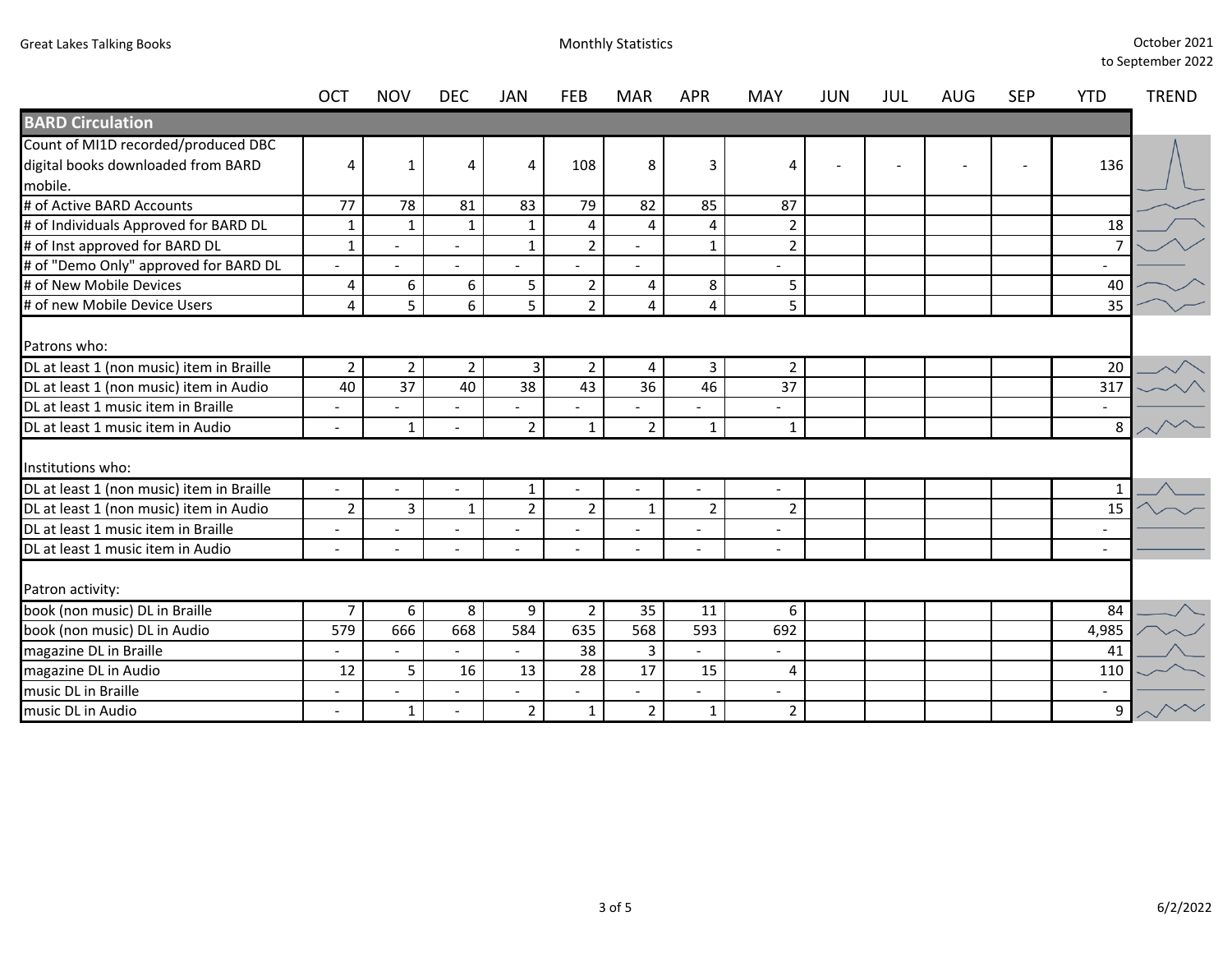**BARD Circulation (continued)**

|     |            |            |     |            |            |            |            |            |            |            |            |     | to september zuzz |  |  |  |
|-----|------------|------------|-----|------------|------------|------------|------------|------------|------------|------------|------------|-----|-------------------|--|--|--|
| OCT | <b>NOV</b> | <b>DEC</b> | JAN | <b>FEB</b> | <b>MAR</b> | <b>APR</b> | <b>MAY</b> | <b>JUN</b> | <b>JUL</b> | <b>AUG</b> | <b>SEP</b> | YTD | <b>TREND</b>      |  |  |  |
|     |            |            |     |            |            |            |            |            |            |            |            |     |                   |  |  |  |
|     |            |            |     |            |            |            |            |            |            |            |            |     |                   |  |  |  |
|     |            |            |     |            |            |            |            |            |            |            |            |     | $\lambda$         |  |  |  |

| Institution activity:                             |                          |                          |                          |                          |                          |                          |                          |                          |  |  |                          |  |
|---------------------------------------------------|--------------------------|--------------------------|--------------------------|--------------------------|--------------------------|--------------------------|--------------------------|--------------------------|--|--|--------------------------|--|
| book (non music) DL in Braille                    |                          |                          |                          |                          |                          |                          |                          |                          |  |  |                          |  |
| book (non music) DL in Audio                      |                          |                          | 6                        | 5                        |                          |                          |                          | ⇁                        |  |  | 46                       |  |
| magazine DL in Braille                            | $\overline{\phantom{0}}$ | $\overline{\phantom{0}}$ | $\overline{\phantom{a}}$ |                          |                          | $\overline{\phantom{a}}$ | $\overline{\phantom{a}}$ | $\overline{\phantom{a}}$ |  |  | $\overline{\phantom{a}}$ |  |
| magazine DL in Audio                              | $\overline{\phantom{0}}$ | $\overline{\phantom{a}}$ | $\sim$                   |                          | $\overline{\phantom{a}}$ | $\overline{\phantom{a}}$ | $\overline{\phantom{a}}$ | $\overline{\phantom{a}}$ |  |  |                          |  |
| music DL in Braille                               | $\overline{\phantom{0}}$ | $\overline{\phantom{0}}$ | $\sim$                   | $\overline{\phantom{a}}$ | $\overline{\phantom{a}}$ | $\overline{\phantom{0}}$ | $\overline{\phantom{a}}$ | $\overline{\phantom{a}}$ |  |  | -                        |  |
| music DL in Audio                                 | $\overline{\phantom{0}}$ |                          | ۰                        | ۰                        |                          | -                        | $\overline{\phantom{a}}$ | $\overline{\phantom{0}}$ |  |  | $\overline{\phantom{0}}$ |  |
| Staff activity:<br>book (non music) DL in Braille |                          |                          |                          |                          |                          |                          | $\overline{\phantom{a}}$ | $\overline{\phantom{a}}$ |  |  | $\overline{\phantom{a}}$ |  |
| book (non music) DL in Audio                      |                          |                          |                          |                          | 4                        | $\overline{\phantom{a}}$ | n                        |                          |  |  | 12                       |  |
| magazine DL in Braille                            | $\overline{\phantom{0}}$ |                          | $\overline{\phantom{a}}$ | $\overline{\phantom{a}}$ |                          | -                        | <b>.</b>                 | $\overline{\phantom{0}}$ |  |  | $\overline{\phantom{a}}$ |  |
| magazine DL in Audio                              | $\overline{\phantom{0}}$ |                          | $\overline{\phantom{0}}$ | $\overline{\phantom{a}}$ |                          | $\overline{\phantom{0}}$ |                          | $\overline{\phantom{a}}$ |  |  |                          |  |
| music DL in Braille                               | $\overline{\phantom{0}}$ | $\overline{\phantom{a}}$ | $\overline{\phantom{a}}$ | $\overline{\phantom{a}}$ |                          | ٠                        | $\overline{\phantom{a}}$ | $\overline{\phantom{0}}$ |  |  | $\overline{\phantom{a}}$ |  |
| music DL in Audio                                 | $\overline{\phantom{0}}$ | $\overline{\phantom{0}}$ | $\overline{\phantom{a}}$ | $\overline{\phantom{a}}$ | $\overline{\phantom{a}}$ | $\overline{\phantom{a}}$ | $\overline{\phantom{a}}$ | $\overline{\phantom{a}}$ |  |  | $\overline{\phantom{a}}$ |  |
| Total                                             | 606                      | 688                      | 699                      | 617                      | 716                      | 628                      | 627                      | 712                      |  |  | 5,293                    |  |

|                               | Non-BARD Circulation to our patrons by the regional library in Lansing (MI1A) |                          |       |                          |       |                          |       |       |       |  |  |  |  |        |  |
|-------------------------------|-------------------------------------------------------------------------------|--------------------------|-------|--------------------------|-------|--------------------------|-------|-------|-------|--|--|--|--|--------|--|
| DB - Digital books            |                                                                               | 5,908                    | 5,431 | 4,568                    | 5,960 | 4,819                    | 4,708 | 4,284 | 4,731 |  |  |  |  | 40,409 |  |
| DBC - Locally Recorded Books  |                                                                               | 249                      | 246   | 201                      | 188   | 203                      | 547   | 241   | 268   |  |  |  |  | 2,143  |  |
| DBE - Marrakesh Treaty Books  |                                                                               |                          |       |                          |       |                          |       |       |       |  |  |  |  |        |  |
| DBF - Marrakesh Treaty Books  |                                                                               |                          |       |                          |       |                          |       |       |       |  |  |  |  |        |  |
| DBG - Marrakesh Treaty Books  |                                                                               |                          |       |                          |       |                          |       |       |       |  |  |  |  |        |  |
|                               | Totall                                                                        | 6,158                    | 5,680 | 4.770                    | 6,148 | 5,022                    | 5,255 | 4,528 | 5,000 |  |  |  |  | 42,561 |  |
| <b>Physical Collections</b>   |                                                                               |                          |       |                          |       |                          |       |       |       |  |  |  |  |        |  |
| BR - Braille books by mail    |                                                                               |                          | 4     | $\overline{\phantom{a}}$ |       | $\overline{\phantom{0}}$ |       |       | 16    |  |  |  |  | 37     |  |
| DV - Described videos by mail |                                                                               |                          |       | $\overline{\phantom{a}}$ |       |                          |       |       |       |  |  |  |  | 16     |  |
| MB - Board Books              |                                                                               | $\overline{\phantom{a}}$ |       | $\overline{\phantom{a}}$ |       |                          |       |       |       |  |  |  |  |        |  |
|                               | Totall                                                                        | 6,163                    | 5,686 | 4.770                    | 6,152 | 5,027                    | 5,264 | 4,536 | 5,020 |  |  |  |  | 42,618 |  |